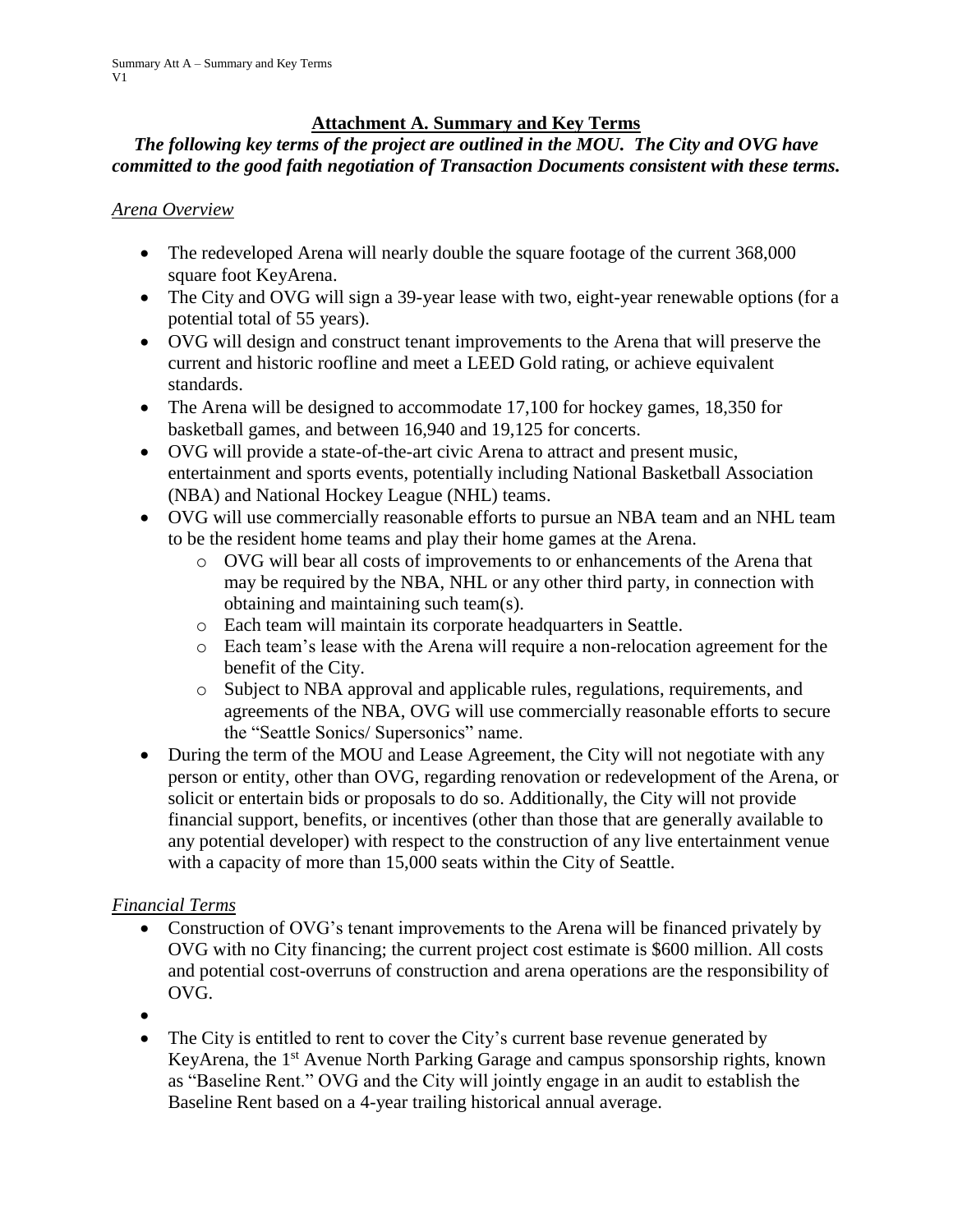- $\circ$  In the first 10 years of operation, OVG will receive abatement of the Baseline Rent in the amount of \$350,000 annually.
- The City is entitled to payment of its baseline tax revenue, known as the "Baseline Tax" Guaranty." OVG will reimburse the City should the tax revenue generated by KeyArena and the parking garages fall below the "Baseline Tax Threshold." The Baseline Tax Threshold includes:
	- o the City's portion of Sales Tax revenues attributable to Arena operations;
	- o Business and Occupation Tax revenues attributable to Arena operations;
	- o the City's portion of Leasehold Excise Tax revenues attributable to Arena operations;
	- o Admissions Tax revenue attributable to Arena operations;
	- o Commercial Parking Tax and the City's portion of the Sales Tax revenues attributable to the 1st Avenue North Parking Garage, the Fifth Avenue North Parking Garage and the Mercer Street Parking Garage.
- The City recognizes that the City will receive additional financial benefit due to OVG's significant investment in construction and operation of the Arena including shifting of construction risk and potential cost overruns; assumption of operation risk, and responsibility for associated costs such as utility costs, security, routine maintenance, and insurance; historical preservation of landmark sites; rent-free use of the Arena for fourteen (14) days per year; transportation and community benefits; technology improvements; enhanced activation of the Arena and adjacent Seattle Center areas; enhanced prospects for attracting NBA and NHL teams; and other benefits. In consideration of these benefits, the amount of rent will be subject to an annual "Rent Adjustment."
	- o The Rent Adjustment is calculated based on net revenue received above the Rent Adjustment Threshold, which is intended to equal the amount of tax and facility revenues the City receives from the current operation of the Arena and related business operations. The Rent Adjustment is calculated annually to be equal to revenues received by the City in excess of the Rent Adjustment Threshold from:
		- the Fifth Avenue North Parking Garage;
		- **■** Mercer Street Parking Garage;
		- Seattle Center Sponsorship Rights;
		- the City's portion of Sales Tax related to Arena operations;
		- Business and Occupation Tax related to Arena operations;
		- the City's portion of the Leasehold Tax related to Arena operations;
		- the Commercial Parking Tax and City's portion of Sales Tax attributable to the 1st Avenue North, Fifth Avenue North and Mercer Street Parking Garages; and
		- the Admissions Tax revenue.
	- $\circ$  These incremental amounts will be aggregated annually. In the first 10 years of the Term, 25% of the total amount will be allocated to the City, 75% to OVG. For each year thereafter, 50% of the total amount will be allocated to the City and 50% to OVG.
	- o For all years of the Term, OVG's Rent Adjustment allocation will include 100% of Admissions Tax revenue above the Rent Adjustment Threshold.
- The City's guaranteed revenues, including Baseline Rent and the Baseline Tax Threshold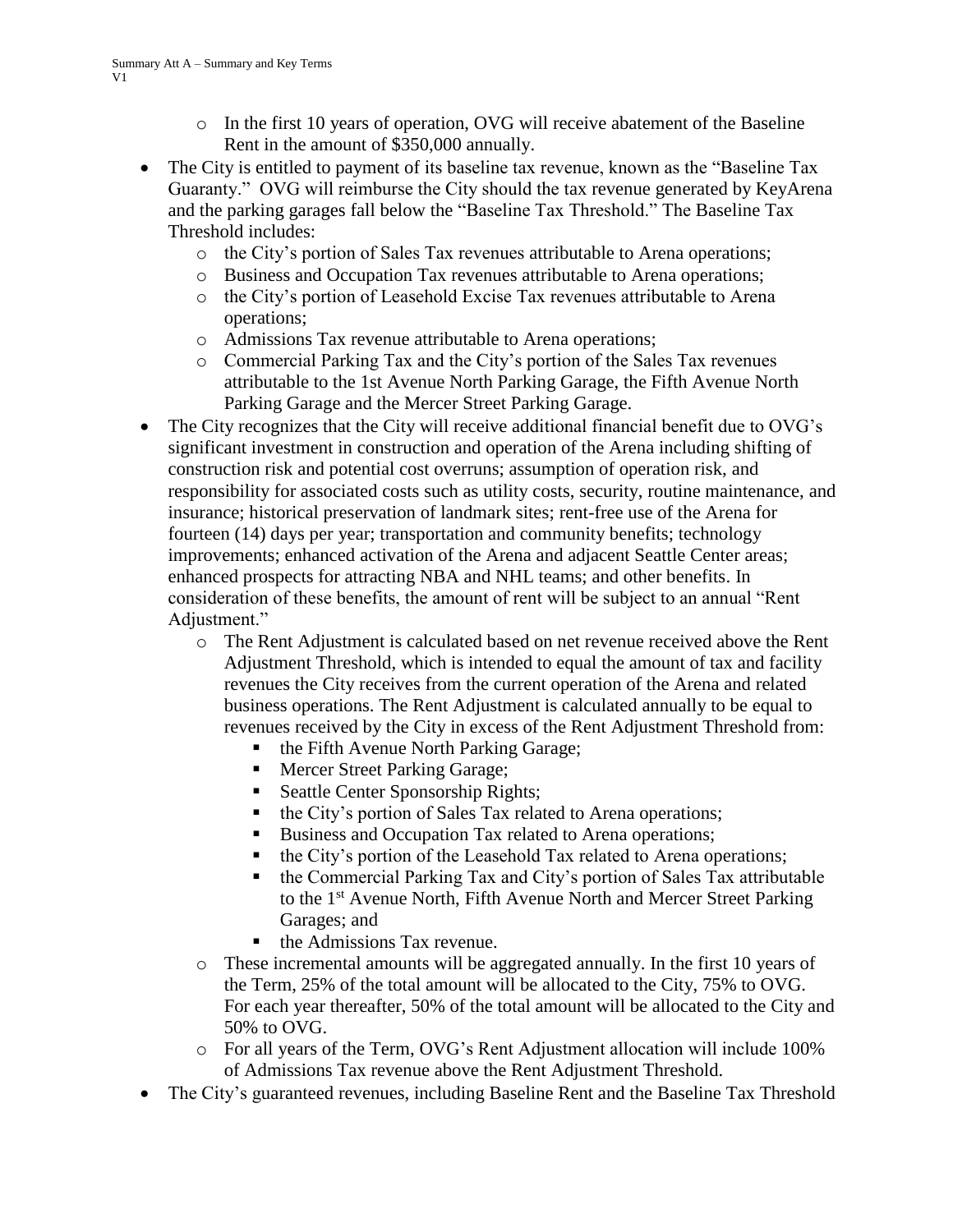will be adjusted annually for escalation (with no negative adjustments), determined annually to be the lesser of 3% or the percentage change in US Department of Labor Statistics Consumer Price Index for Urban Consumers (Seattle-Tacoma-Bremerton Local Area) or "CPI."

- OVG commits to spend a minimum of \$1 million per year for capital improvements during the first 10 years of the lease. For the next 29 years, OVG commits to spend no less than \$2 million per year on capital improvements. Additionally:
	- $\circ$  Between the 21<sup>st</sup> and 30<sup>th</sup> year of the Lease Term, in addition to the minimum capital commitments noted above, OVG commits to expend no less than \$50 million on capital improvements. This investment will be a condition precedent to the City granting the first 8-year extension.
	- $\circ$  Between the 31<sup>st</sup> and 47<sup>th</sup> year of the Lease Term, in addition to the minimum capital commitments noted above, OVG commits to expend no less than \$50 million on capital improvements. This investment will be a condition precedent to the City granting the second 8-year extension.
- Upon approval of the MOU by the City Council and execution by the Parties, OVG will reimburse the City for all reasonable and documented out-of-pocket Development Costs up to a maximum amount of \$3,500,000 for costs related to the development, execution, and performance of this MOU, the Transaction Documents, and the transactions contemplated through the Lease Execution Date, including, but not limited to expenses for engineers and legal, financial, and other required consultants paid by the City. Additionally, OVG will pay all permitting expenses and SEPA expenses, which are separately reimbursable by OVG to City and are not subject to the \$3,500,000 cap.

# *Risk Mitigation and Maintenance of Arena as a First-Class Facility*

- OVG will assume the risk of cost overruns during construction including the risk increased cost due to unknown environmental conditions.
- OVG will be responsible for Arena operations and maintenance of the facility over the life of the Lease Term; OVG will assume the risks and costs of operating and maintaining the arena.
- OVG must maintain the facility to an operating standard suitable for serving as the home facility for NHL and NBA teams, and not less than consistent with the standards of quality and performance comparable to the United Center in Chicago, the TD Garden in Boston and the Pepsi Center in Denver.
- Pursuant to the City's financial due diligence condition to entering into the Transaction Documents (Section 24(c)), the City and its financial advisors will complete its due diligence on the budget as updated and current as of the time of entering into the Transaction Documents, including the construction contract, completion bond and the adequacy of contingencies, as well as the sources of the debt and equity financing. Upon the City's approval of the budget and the equity financing, OVG will be required to provide a backstop, in the form of cash deposit or letter of credit, for the amount of such equity financing.

# *Transportation*

• OVG will additionally contribute \$40 million to a Transportation Fund, to be administered by the City.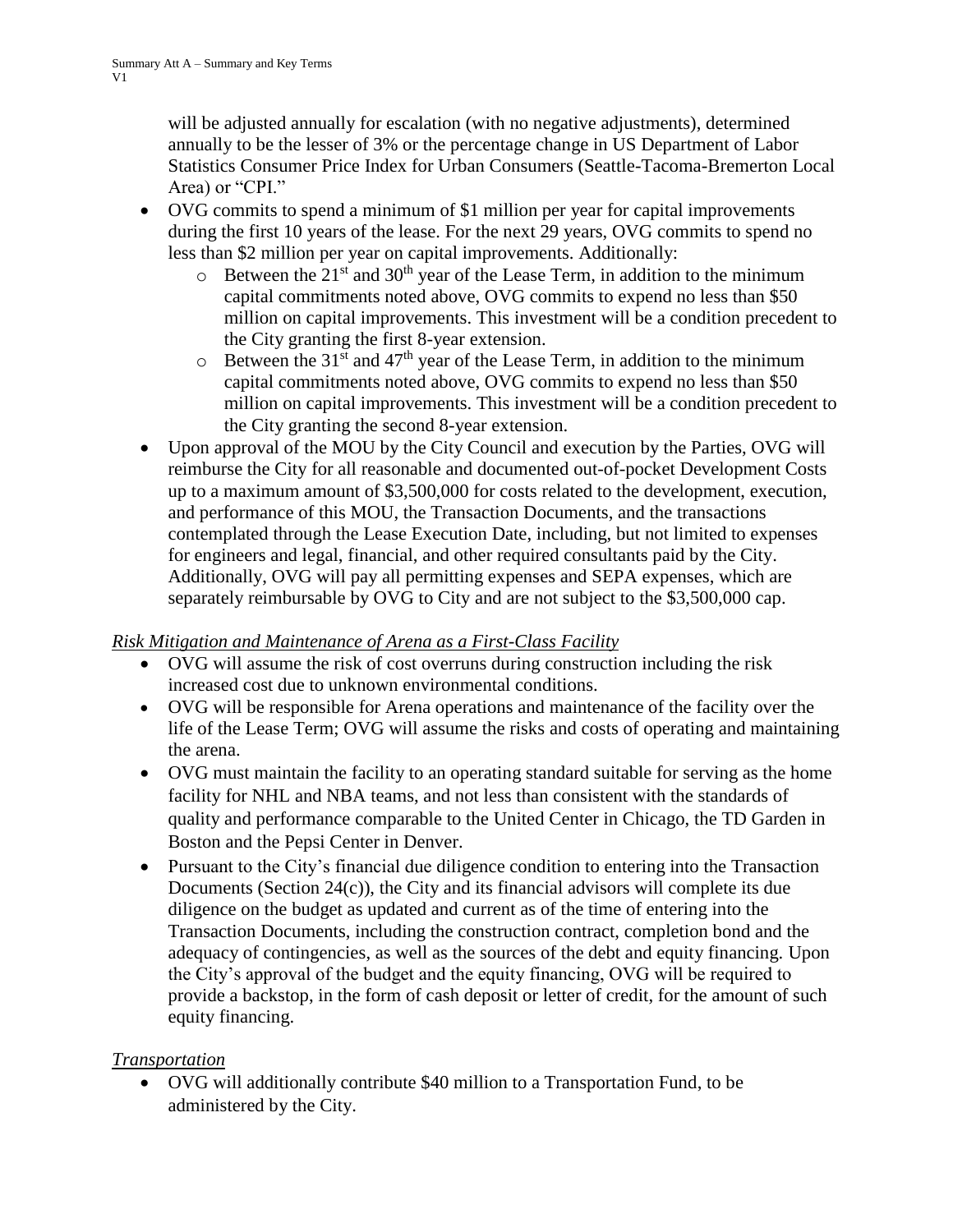- Before the City Council considers approval of any Transaction Documents, the City will complete an environmental impact statement (EIS) analyzing the impacts of the OVG proposed project and identified alternatives, including a comprehensive traffic and historic resources impact analysis, and identification of possible mitigating actions. OVG will pay for all necessary EIS mitigation, separate from the Transportation Fund.
- OVG will pay for the preparation of the EIS and reimburse the City for the reasonable costs incurred by the City as part of the SEPA review.
- Separate from the SEPA/EIS process, a North Downtown Mobility Action Plan will be developed to support transportation improvements for the north downtown neighborhoods; OVG will pay up to \$250,000 for a transportation consultant to development and conduct the mobility planning effort.

# *Seattle Center Integration*

- The Project will include a Seattle Center Integration Agreement to ensure design, construction, and operation of Arena integrates into and benefits the overall Center campus.
- The goals and principles upon which the Seattle Center Integration Agreement will be based are (1) People First, (2) Place-Making, Not Just a Project, and (3) Partnership for Success.
- OVG would work with the City to offer employment to current KeyArena workers. The terms and conditions of the plan for retention of workers will be included in the Development Agreement, and as applicable, the Lease Agreement.
- The forthcoming Development Agreement will include a schedule and plan for the relocation of City tenants currently in the Blue Spruce building, and for relocation of Pottery Northwest, and Key Arena licensees/tenants, as necessary for construction.
- OVG will pay the City \$1.5 million in consideration of the City's need to relocate the Seattle Center Skate Park, Campus Maintenance Facility, public restrooms and other public amenities affected by the project.
- Provisions for temporary relocation of Pottery Northwest during the construction of the Project will be detailed in the Development Agreement; temporary relocation will be at OVG's expense. The Seattle Center Integration Agreement shall provide for subsequent return of Pottery Northwest to the Premises at OVG's expense.
- OVG will pay the City \$500,000 for solutions developed by Seattle Center for displaced tenants, other than the Skate Park and Pottery Northwest.
- OVG will assume the City's lease with the Seattle Storm or develop a new agreement with the team by the opening date of the Arena.

# *Community Benefits*

• OVG will enter into a Community Benefits Agreement with community organizations to foster equity and social justice and provide benefit to the communities that will be affected by the Arena, including supporting programs and services for youth, arts, sports, music, and culture.